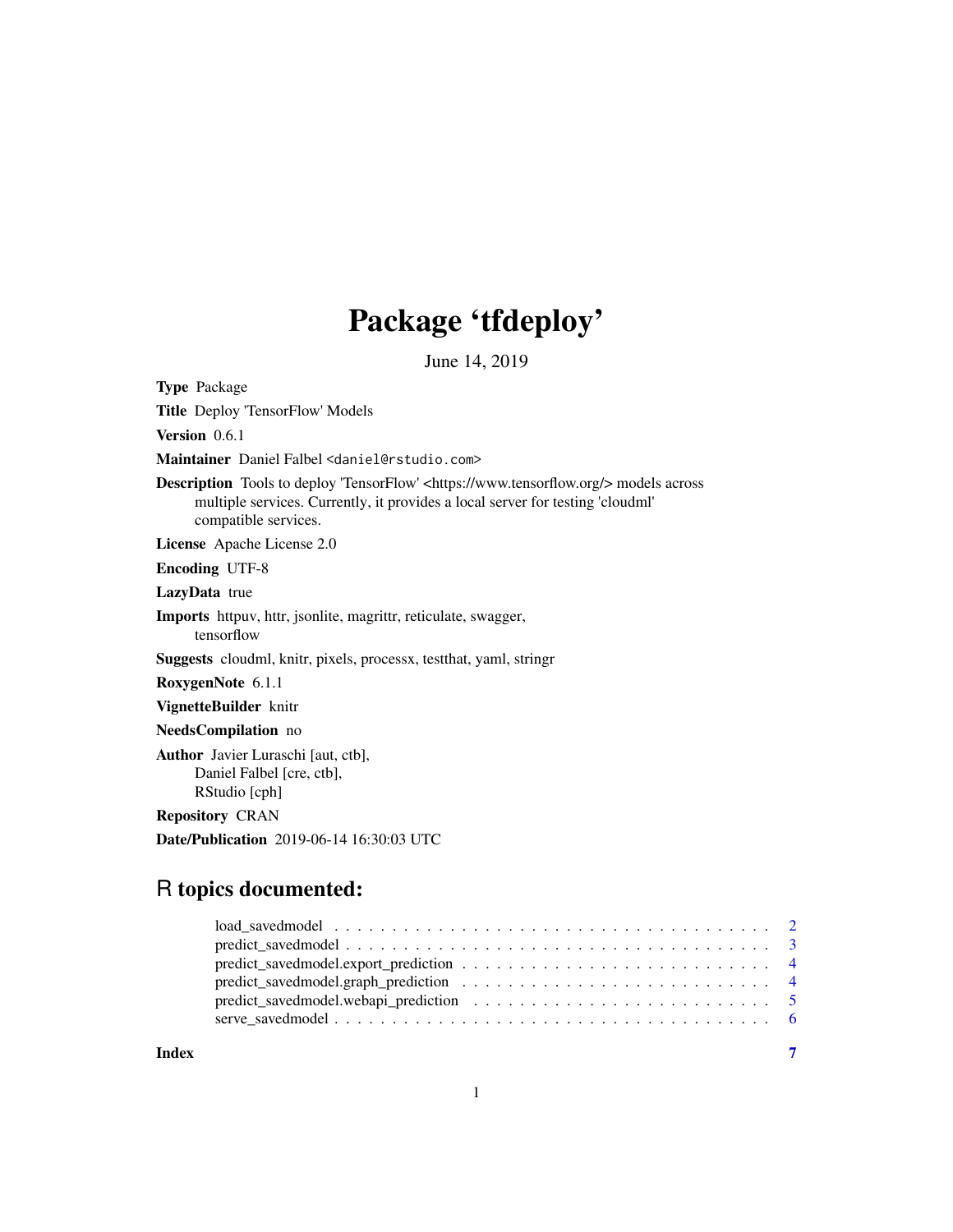<span id="page-1-1"></span><span id="page-1-0"></span>load\_savedmodel *Load a SavedModel*

#### Description

Loads a SavedModel using the given TensorFlow session and returns the model's graph.

#### Usage

load\_savedmodel(sess = NULL, model\_dir = NULL)

#### Arguments

| sess      | The TensorFlow session. NULL if using Eager execution.                           |
|-----------|----------------------------------------------------------------------------------|
| model dir | The path to the exported model, as a string. Defaults to a "saved model" path or |
|           | the latest training run.                                                         |

#### Details

Loading a model improves performance over multiple predict\_savedmodel() calls.

#### See Also

[export\\_savedmodel\(\)](#page-0-0), [predict\\_savedmodel\(\)](#page-2-1)

#### Examples

```
## Not run:
# start session
sess <- tensorflow::tf$Session()
# preload an existing model into a TensorFlow session
graph <- tfdeploy::load_savedmodel(
  sess,
  system.file("models/tensorflow-mnist", package = "tfdeploy")
\mathcal{L}# perform prediction based on a pre-loaded model
tfdeploy::predict_savedmodel(
  list(rep(9, 784)),
  graph
)
# close session
sess$close()
## End(Not run)
```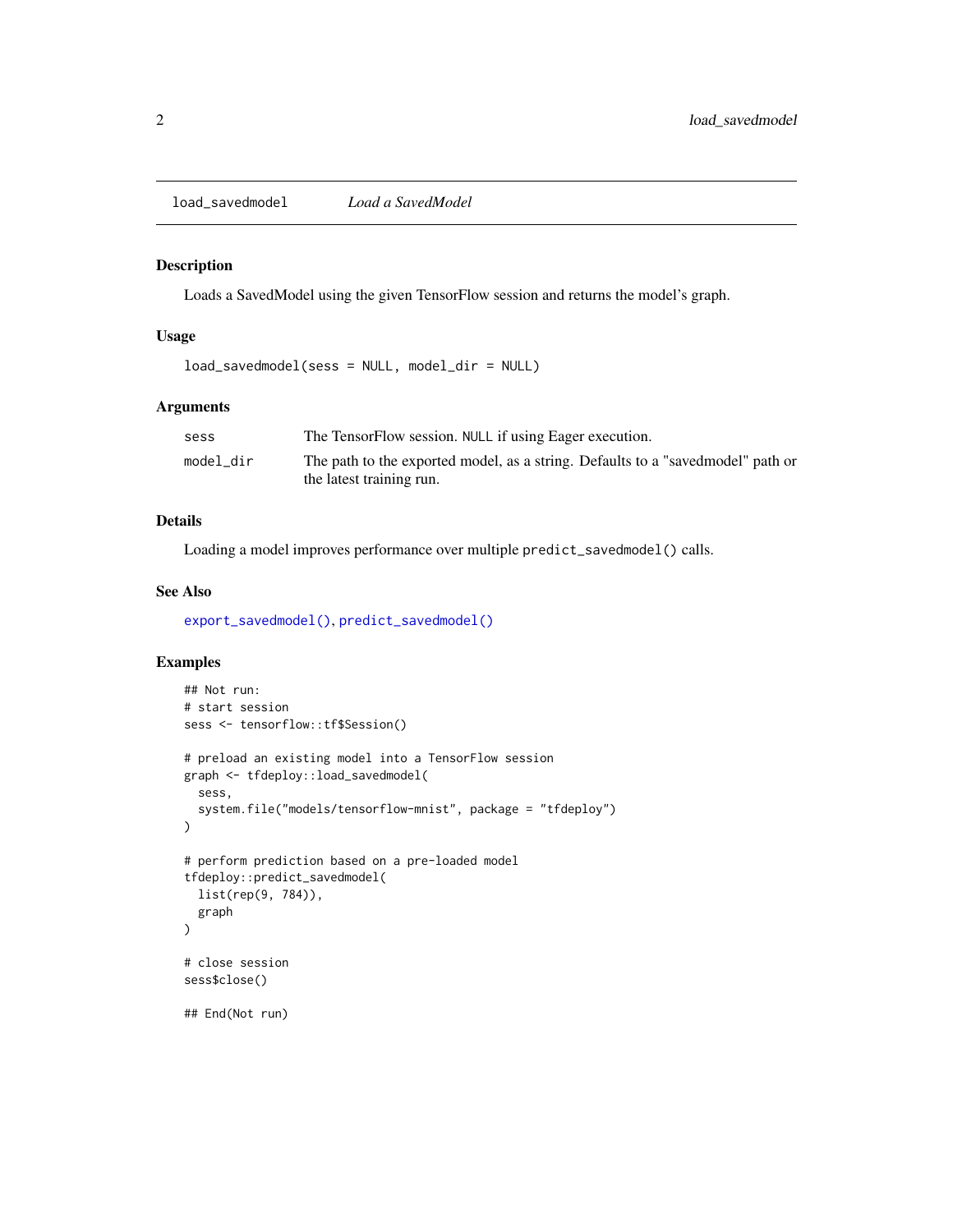#### <span id="page-2-1"></span><span id="page-2-0"></span>Description

Runs a prediction over a saved model file, web API or graph object.

#### Usage

predict\_savedmodel(instances, model, ...)

#### Arguments

| instances | A list of prediction instances to be passed as input tensors to the service. Even<br>for single predictions, a list with one entry is expected.                  |
|-----------|------------------------------------------------------------------------------------------------------------------------------------------------------------------|
| model     | The model as a local path, a REST url or graph object.                                                                                                           |
|           | A local path can be exported using export_savedmodel(), a REST URL can be<br>created using serve_savedmodel() and a graph object loaded using load_savedmodel(). |
|           | A type parameter can be specified to explicitly choose the type model perform-<br>ing the prediction. Valid values are export, webapi and graph.                 |
| $\ddotsc$ | See predict_savedmodel.export_prediction(),predict_savedmodel.graph_prediction(),<br>predict_savedmodel.webapi_prediction() for additional options.              |
|           | #' @section Implementations:                                                                                                                                     |
|           | • predict_savedmodel.export_prediction()                                                                                                                         |
|           | • predict_savedmodel.graph_prediction()                                                                                                                          |
|           | • predict_savedmodel.webapi_prediction()]                                                                                                                        |

#### See Also

[export\\_savedmodel\(\)](#page-0-0), [serve\\_savedmodel\(\)](#page-5-1), [load\\_savedmodel\(\)](#page-1-1)

#### Examples

```
## Not run:
# perform prediction based on an existing model
tfdeploy::predict_savedmodel(
  list(rep(9, 784)),
  system.file("models/tensorflow-mnist", package = "tfdeploy")
)
## End(Not run)
```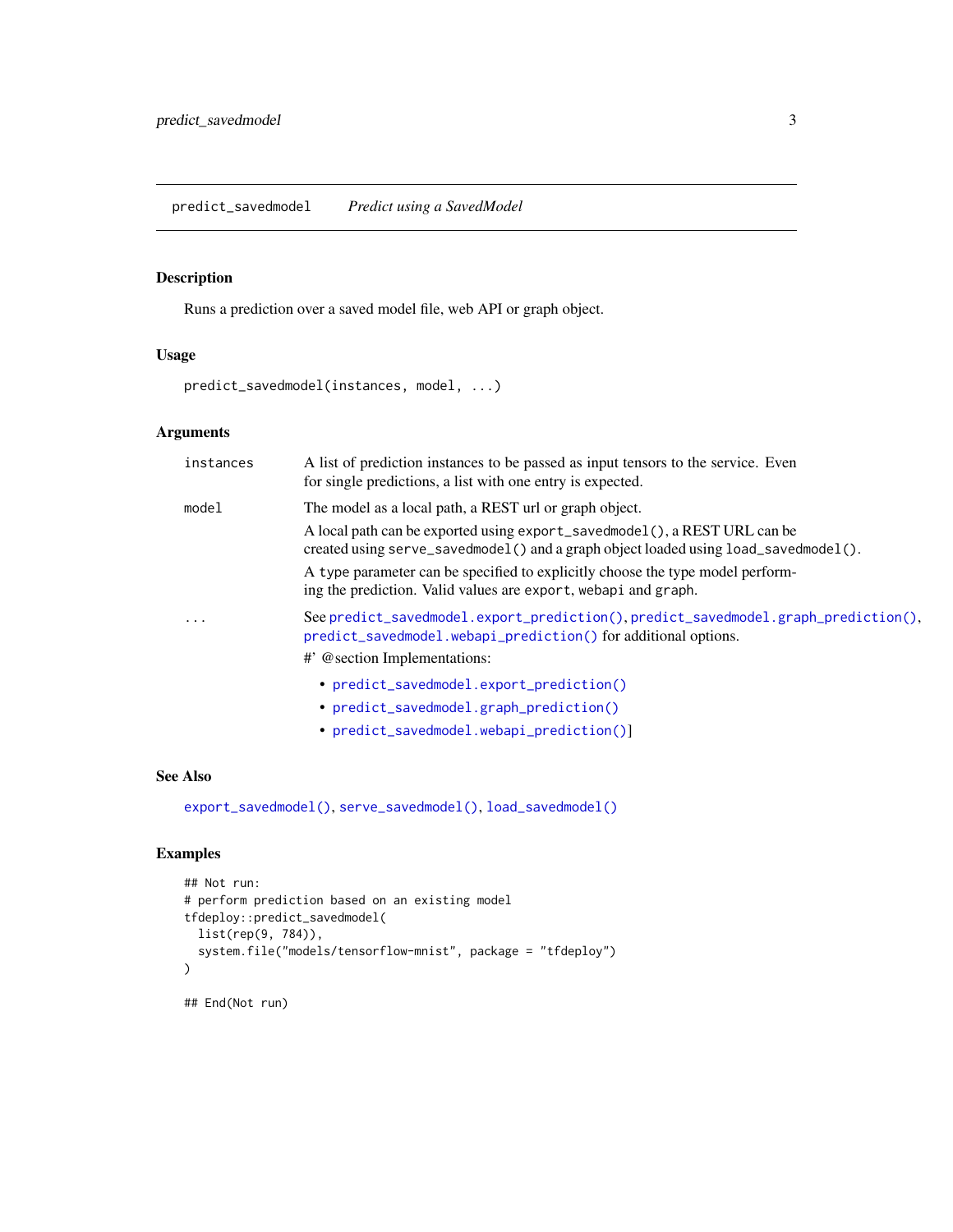<span id="page-3-1"></span><span id="page-3-0"></span>predict\_savedmodel.export\_prediction *Predict using an Exported SavedModel*

#### Description

Performs a prediction using a locally exported SavedModel.

#### Usage

```
## S3 method for class 'export_prediction'
predict_savedmodel(instances, model,
  signature_name = "serving_default", ...)
```
#### Arguments

| instances | A list of prediction instances to be passed as input tensors to the service. Even<br>for single predictions, a list with one entry is expected.                                                                                                                                                                                                                                |
|-----------|--------------------------------------------------------------------------------------------------------------------------------------------------------------------------------------------------------------------------------------------------------------------------------------------------------------------------------------------------------------------------------|
| model     | The model as a local path, a REST url or graph object.<br>A local path can be exported using export_savedmodel(), a REST URL can be<br>created using serve_savedmodel() and a graph object loaded using load_savedmodel().<br>A type parameter can be specified to explicitly choose the type model perform-<br>ing the prediction. Valid values are export, webapi and graph. |
|           | signature_name The named entry point to use in the model for prediction.                                                                                                                                                                                                                                                                                                       |
| $\ddotsc$ | See predict_savedmodel.export_prediction(),predict_savedmodel.graph_prediction(),<br>predict_savedmodel.webapi_prediction() for additional options.                                                                                                                                                                                                                            |
|           | #' @section Implementations:                                                                                                                                                                                                                                                                                                                                                   |
|           | • predict_savedmodel.export_prediction()                                                                                                                                                                                                                                                                                                                                       |
|           | • predict_savedmodel.graph_prediction()                                                                                                                                                                                                                                                                                                                                        |
|           | • predict_savedmodel.webapi_prediction()]                                                                                                                                                                                                                                                                                                                                      |

<span id="page-3-2"></span>predict\_savedmodel.graph\_prediction *Predict using a Loaded SavedModel*

#### Description

Performs a prediction using a SavedModel model already loaded using load\_savedmodel().

#### Usage

```
## S3 method for class 'graph_prediction'
predict_savedmodel(instances, model, sess,
  signature_name = "serving_default", ...)
```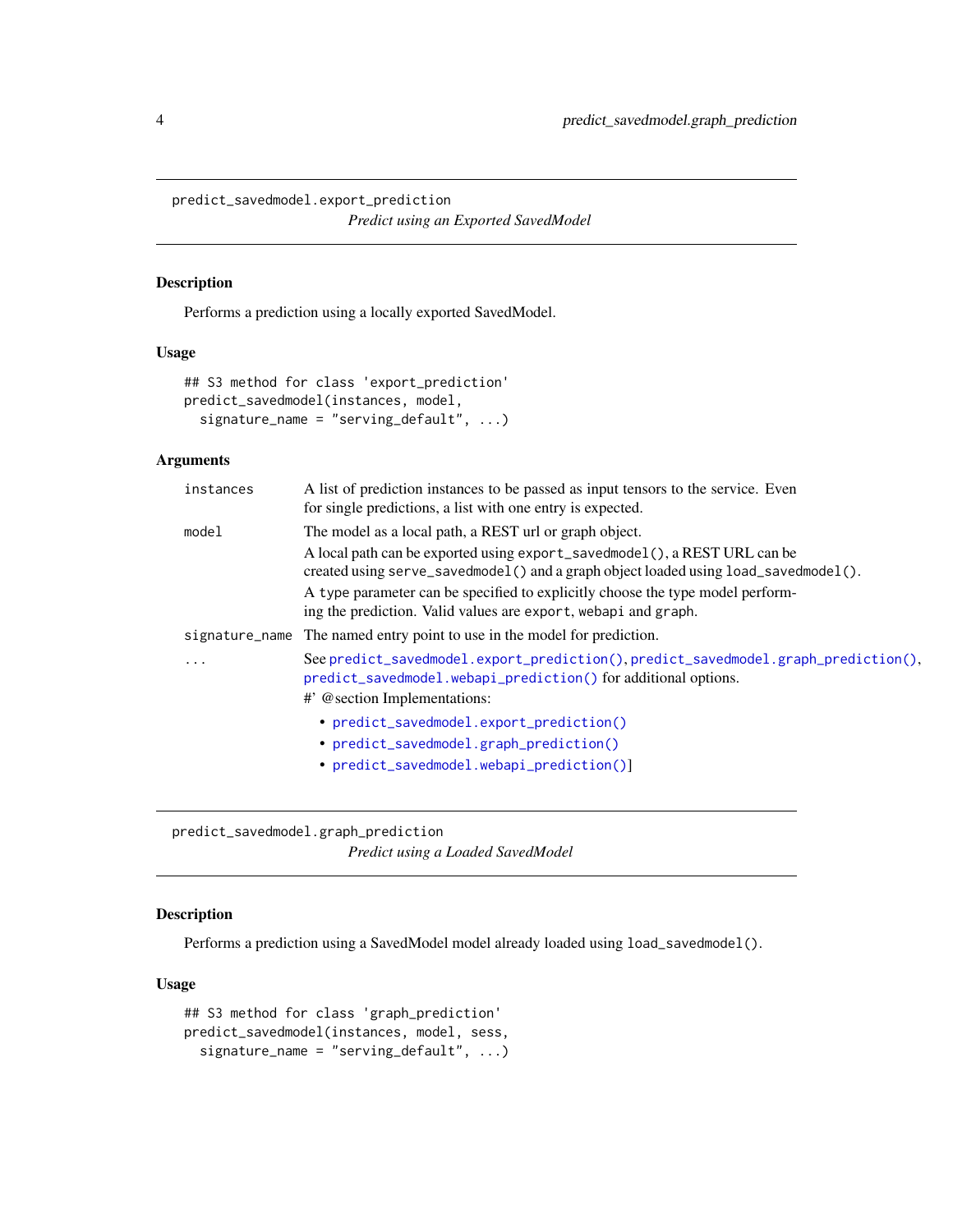#### <span id="page-4-0"></span>Arguments

| instances | A list of prediction instances to be passed as input tensors to the service. Even<br>for single predictions, a list with one entry is expected.                                                                                                                                                                                                                                |
|-----------|--------------------------------------------------------------------------------------------------------------------------------------------------------------------------------------------------------------------------------------------------------------------------------------------------------------------------------------------------------------------------------|
| model     | The model as a local path, a REST url or graph object.<br>A local path can be exported using export_savedmodel(), a REST URL can be<br>created using serve_savedmodel() and a graph object loaded using load_savedmodel().<br>A type parameter can be specified to explicitly choose the type model perform-<br>ing the prediction. Valid values are export, webapi and graph. |
| sess      | The active TensorFlow session.                                                                                                                                                                                                                                                                                                                                                 |
|           | signature_name The named entry point to use in the model for prediction.                                                                                                                                                                                                                                                                                                       |
| $\ddotsc$ | See predict_savedmodel.export_prediction(),predict_savedmodel.graph_prediction(),<br>predict_savedmodel.webapi_prediction() for additional options.<br>#' @section Implementations:                                                                                                                                                                                            |
|           | • predict_savedmodel.export_prediction()<br>• predict_savedmodel.graph_prediction()<br>• predict_savedmodel.webapi_prediction()]                                                                                                                                                                                                                                               |

<span id="page-4-1"></span>predict\_savedmodel.webapi\_prediction

*Predict using a Web API*

#### Description

Performs a prediction using a Web API providing a SavedModel.

#### Usage

```
## S3 method for class 'webapi_prediction'
predict_savedmodel(instances, model, ...)
```
#### Arguments

| instances               | A list of prediction instances to be passed as input tensors to the service. Even<br>for single predictions, a list with one entry is expected.                                                                            |
|-------------------------|----------------------------------------------------------------------------------------------------------------------------------------------------------------------------------------------------------------------------|
| model                   | The model as a local path, a REST url or graph object.<br>A local path can be exported using export_savedmodel(), a REST URL can be<br>created using serve_savedmodel() and a graph object loaded using load_savedmodel(). |
|                         | A type parameter can be specified to explicitly choose the type model perform-<br>ing the prediction. Valid values are export, webapi and graph.                                                                           |
| $\cdot$ $\cdot$ $\cdot$ | See predict_savedmodel.export_prediction(),predict_savedmodel.graph_prediction(),<br>predict_savedmodel.webapi_prediction() for additional options.<br>#' @section Implementations:                                        |
|                         | • predict_savedmodel.export_prediction()<br>• predict_savedmodel.graph_prediction()                                                                                                                                        |

• [predict\\_savedmodel.webapi\\_prediction\(\)](#page-4-1)]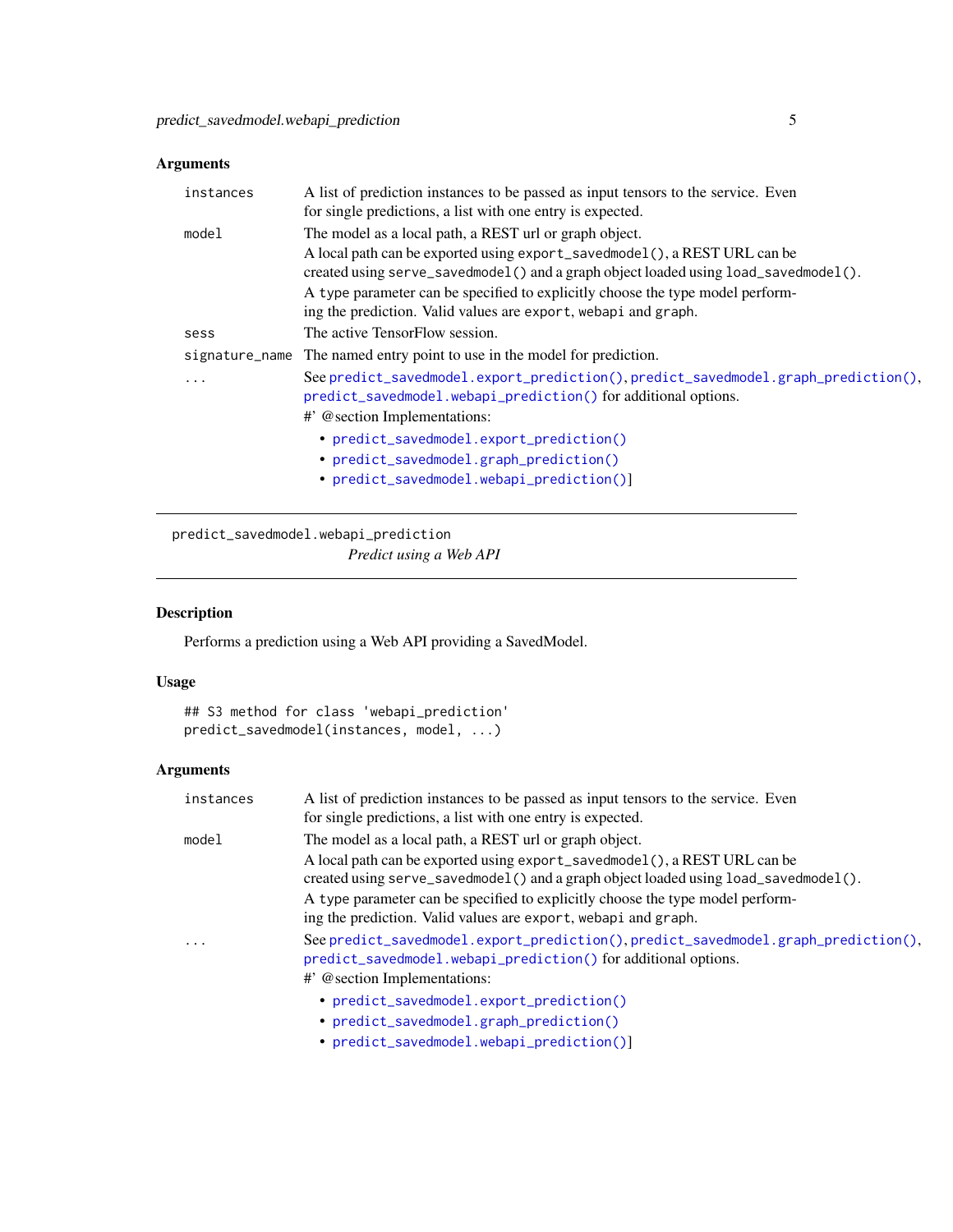<span id="page-5-1"></span><span id="page-5-0"></span>serve\_savedmodel *Serve a SavedModel*

#### Description

Serve a TensorFlow SavedModel as a local web api.

#### Usage

```
serve_savedmodel(model_dir, host = "127.0.0.1", port = 8089,
 daemonized = FALSE, browse = !daemonized)
```
#### Arguments

| model_dir  | The path to the exported model, as a string.                                                                                                                                                                          |
|------------|-----------------------------------------------------------------------------------------------------------------------------------------------------------------------------------------------------------------------|
| host       | Address to use to serve model, as a string.                                                                                                                                                                           |
| port       | Port to use to serve model, as numeric.                                                                                                                                                                               |
| daemonized | Makes 'httpuv' server daemonized so R interactive sessions are not blocked to<br>handle requests. To terminate a daemonized server, call 'httpuv::stopDaemonizedServer()'<br>with the handle returned from this call. |
| browse     | Launch browser with serving landing page?                                                                                                                                                                             |

#### See Also

[export\\_savedmodel\(\)](#page-0-0)

#### Examples

```
## Not run:
# serve an existing model over a web interface
tfdeploy::serve_savedmodel(
  system.file("models/tensorflow-mnist", package = "tfdeploy")
\mathcal{L}
```
## End(Not run)